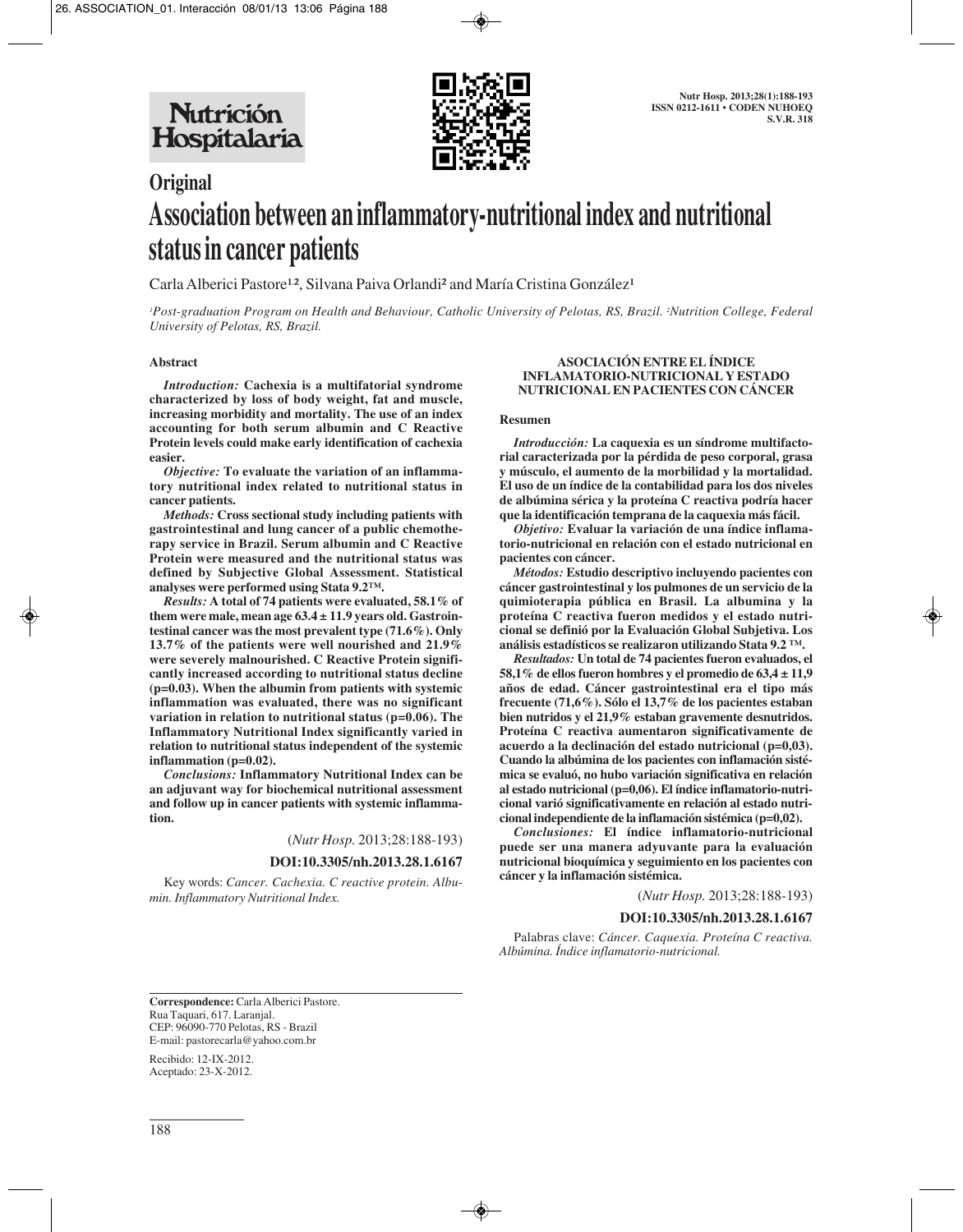# **Abbreviations**

CRP: C reactive protein. SGA: Subjective Global Assessment. BMI: Body Mass Index. us-CRP: ultra-sensitive CRP. GPS: Glasgow Prognostic Score. INI: Inflammatory-Nutritional Index. PINI: Prognostic Inflammatory and Nutritional Index.

# **Introduction**

Progressive, involuntary weight loss, especially lean tissue loss, is common in advanced cancer patients. Cachexia is a multifatorial syndrome characterized by severe body weight, fat and muscle loss and increased protein catabolism due to an underlying disease<sup>1,2</sup>. Cachexia deteriorates patient performance and quality of life, increases morbidity and mortality, and is associated with worst responses to chemotherapy and poorer surgical outcomes in advanced cancer patients<sup>3,4</sup>. Up to 85% of gastrointestinal and lung cancer patients suffer from cachexia at the time of diagnosis<sup>3</sup>.

Early identification of malnutrition is key for establishing successful cancer treatment regiments. But the identification of cachexia in cancer patients, especially in early stages, has proven difficult<sup>4</sup>.

Most of the traditional nutritional assessment methods are not useful in advanced cancer patients due to their inaccuracy, excessive costs for routine use, and their insufficient ability to assess debilitated patients<sup>5</sup>.

Among the biochemical parameters used for assessing nutritional status, serum albumin, synthesized in the liver, is the most prevalent blood protein<sup>6</sup>. Albumin concentration in the blood is associated with nutritional status, and its synthesis is decreased in individuals with systemic inflammation as the liver prioritizes acute phase protein synthesis<sup>6</sup>.

There is evidence that chronic systemic inflammation has an important role in the development of cancer cachexia, inducing progressive weight loss and muscle  $loss<sup>7</sup>$ .

Given the role of systemic inflammation in the genesis of progressive weight loss and muscle loss, cachexia can be identified by the presence of certain systemic inflammation indicators<sup>8,9</sup>. Systemic inflammation is marked by an imbalance between proinflammatory and antiinflammatory cytokines, leading to high C reactive protein  $(CRP)$  blood levels $3,10$ .

Therefore, the biochemical evaluation of nutritional status using serum albumin levels in patients with systemic inflammation becomes dubious and difficult. The use of an index accounting for both serum albumin and CRP levels could make early identification of cachexia easier. The ability to detect cachexia early is of significant clinical relevance, since this condition in its advanced state (last-stage cachexia) is practically untreatable with currently available therapies<sup>1</sup>.

Thus, the aim of this study was to evaluate the variation of an albumin/CRP indicator relative to nutritional status, defined by the Subjective Global Assessment (SGA), in cancer patients.

# **Methodology**

A cross sectional study enrolling cancer patients, from July-2008 to April-2010, was conducted in the Chemotherapy Service of the Federal University of Pelotas Teaching Hospital, Brazil, whose service is done exclusively through the health public system.

Patients 18 years of age or older diagnosed with gastrointestinal (including liver, gallbladder and pancreas) or lung cancer, before their first chemotherapy sessions were considered eligible.

Patients had a consult with a nutritionist, after signing a consent form. Standardized questionnaires were used to collect demographic and social data. Anthropometric data (weight and height) were collected through standardized techniques. Cancer diagnosis and treatment information was gathered from patient medical records. Nutritional assessment was performed through Subjective Global Assessment (SGA)11,12 and calculating Body Mass Index (BMI = weight  $(Kg)$ ) height  $(m)^2$ ).

After the appointment with the nutritionist, patients were taken to the laboratory where a blood sample was taken to test ultra-sensitive CRP (us-CRP) and serum albumin levels. The us-CRP was obtained using immunoturbidimetry (Kit CRP Turbiquest, Labtest™) and serum albumin using bromocresol green methodology (kit Albumina, Labtest™).

The Inflammatory-Nutritional Index was calculated using the formula:  $INI = Albumin/CRP$ . It was also estimated the Glasgow Prognostic Score13 (GPS): albumin <35  $g/l = 1$  and CRP >10 mg/l = 1 combined to form a prognostic score of 0 (normal) and 1 or 2 (abnormal).

This study was approved by the Research Ethics Committee from the Hospital in which it was conducted.

Data were processed with double typing and consistence checking using EpiInfo 6.04d™ software. Analyses were performed by Stata 9.2™ program.

# **Results**

Seventy-four patients with gastrointestinal or lung cancer were enrolled. Most of them were male (58.1%). The mean age was  $63.4 \pm 11.9$  years, ranging from 35.6 to 90.7 years. Most of the patients had gastrointestinal cancer (71.6%). Colon and rectum were the most prevalent types of cancer, followed by lung cancer.

According to SGA, only 13.7% of the sample was in good nutritional status (SGA «A») and almost 22% of the patients were severely malnourished (SGA «C»).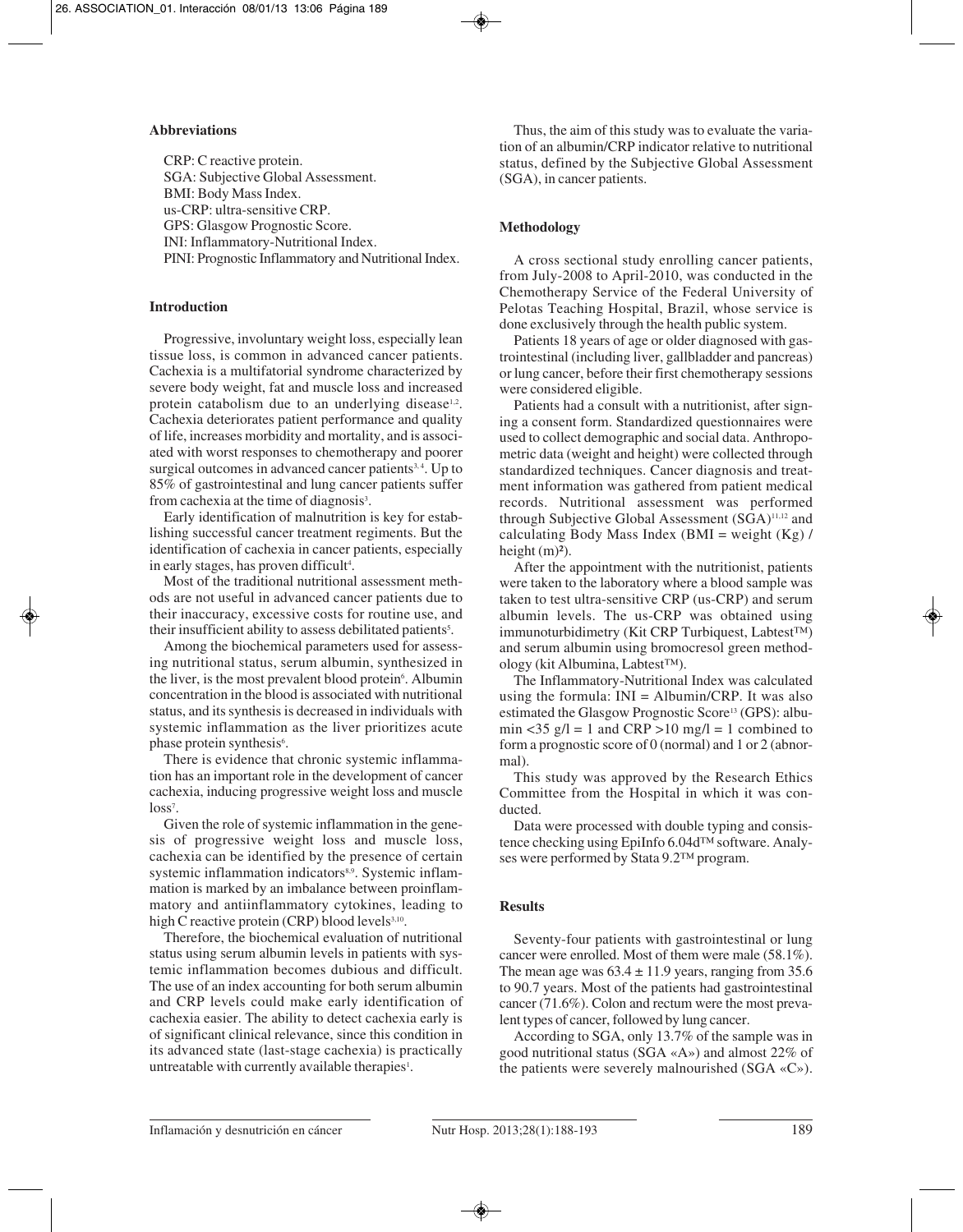| Variable                     | Frequency      | $\%$         |
|------------------------------|----------------|--------------|
| Gender                       |                |              |
| Male                         | 43             | 58.1         |
| Female                       | 31             | 41.9         |
| Tumor's site                 |                |              |
| Esophagus/Stomach            | 16             | 21.6         |
| Colon/Rectum                 | 33             | 44.6         |
| Pancreas/Gallbladder         | $\overline{4}$ | 5.4          |
| Lung                         | 21             | 28.4         |
| Chemotherapy                 |                |              |
| Non-defined                  | 9              | 12.2         |
| Curative                     | 1              | 1.3          |
| Neo adjuvant                 | 19             | 26.7         |
| Adjuvant                     | 9              | 12.2         |
| Palliative                   | 36             | 48.6         |
| $SGA^*$                      |                |              |
| $\overline{A}$               | 10             | 13.7         |
| $\overline{B}$               | 47             | 64.4         |
| $\mathsf{C}$                 | 16             | 21.9         |
| $BMI^b$ (Kg/m <sup>2</sup> ) |                |              |
| Underweight                  | 6              | 8.1          |
| Normal                       | 43             | 58.1         |
| Overweight                   | 22             | 29.7         |
| Obesity                      | 3              | 4.1          |
| Mean(SD)                     | 23.51          | $(\pm 3.84)$ |
| <b>Total</b>                 | 74             | 100%         |

a Subjective Global Assessment. ♦One (1) patient is missing for this variable. b Body Mass Index

The full description of the sample is in table I, where it is possible to observe that almost half of the patients received palliative chemotherapy, indicating advanced cancer stage.

The serum albumin mean value was 3.74 g/dl  $(SD\pm0.39 \text{ g/dl})$  ranging from 2.66 g/dl to 4.41 g/dl.

The CRP median value in this sample was 13.9 mg/l (IQI 3.3-59.3 mg/l), ranging from 0.10 mg/l to 169.9 mg/l. These values (with a non-parametric distribution) were considered high, since CRP above 10 mg/l indicates systemic inflammation.

The laboratorial parameters evaluated were altered (albumin  $<$  3.5g/dL and CRP  $>$  10mg/dL) in 68.9% and 55.4% of the sample, as shown on table II, in which it is possible to see a comparison of the sample population characteristics, according to normal or abnormal serum levels. Data show that high levels of CRP is more frequently found in gastrointestinal than in lung cancer  $(p=0.04)$ .

When nutritional status was evaluated by SGA, there was an increase of CRP levels as nutritional status declined (p=0.003 Kruskal-Wallis test). Well-nourished patients had lower CRP median values (3.40 mg/l), and they increased linearly as nutritional status worsened (41.25 in SGA «C» patients). This association was not present when nutritional status was defined by BMI (table III).

Serum albumin levels were evaluated according to inflammation status (CRP levels). In patients without systemic inflammation (CRP≤10 mg/l), albumin varied significantly according to nutritional status ( $p =$ 0.02 ANOVA test). However, in those patients with CRP levels >10mg/l there was no relationship between serum albumin levels and SGA ( $p = 0.06$  ANOVA test).

Thus, the Inflammatory-Nutritional Index (INI = albumin/CRP) was developed with the intent to investigate its relationship with nutritional status, according to SGA. The analysis showed that INI varied significantly according to SGA defined nutritional status, independent of the systemic inflammation presence (p=0.02 Kruskal-Wallis test). Well-nourished patients had INI 1.25, linearly decreasing in worst nutritional conditions (0.10 in SGA «C» patients) (table IV).

*Glasgow Prognostic Scores*<sup>13</sup> (GPS) were also compared with the INI ratios. Five individuals (6.8%) had normal GPS (score 0), while all of the remaining participants (93.2%) had an abnormal GPS (score 1: 46 individuals, 62.2% or score 2: 23 individuals, 31%). The INI decreased significantly as GPS increased (Kruskal-Wallis test, p=0.008), as shown in figure 1.

#### **Discussion**

The present study has as several limitations. The primary limitation is that serum albumin is not an established, reliable marker for nutritional status and should be used with caution for being an acute phase protein, situation that alter its specificity for diagnosis of visceral protein malnutrition<sup>14</sup>. Serum CRP is the most widely accepted proxy for systemic inflammation, but it is affected by several medical conditions, not having specificity for cancer-induced inflammation. Cachexia can also exist without overt systemic inflammation<sup>2</sup>.

Cancer has been associated with systemic inflammation, often leading to malnutrition and cachexia, with muscle mass loss, which increases morbidity<sup>14</sup>. Therefore, tools are necessary to identify nutritional status and inflammation as early and precisely as possible in cancer patients<sup>1,4</sup>.

The anorexia-cachexia syndrome affects up to 80% of the cancer patients and is the major cause of death in advanced cancer cases<sup>10</sup>. Lung and gastrointestinal cancer patients tend to lose considerable amounts weight<sup>4</sup>.

In this study, up to 85% of the patients were at nutritional risk or malnourished, according to SGA. In a review article, Deans and Wigmore reported that cachexia remains an important cause of morbidity and mortality, affecting up to 85% of gastrointestinal cancer patients at diagnosis<sup>3</sup>. In a cross-sectional study of colorectal cancer patients, Read *et al* found that 56% were at nutritional risk, according to Patient-Generated SGA15. In a study conducted in Rio de Janeiro, Brazil,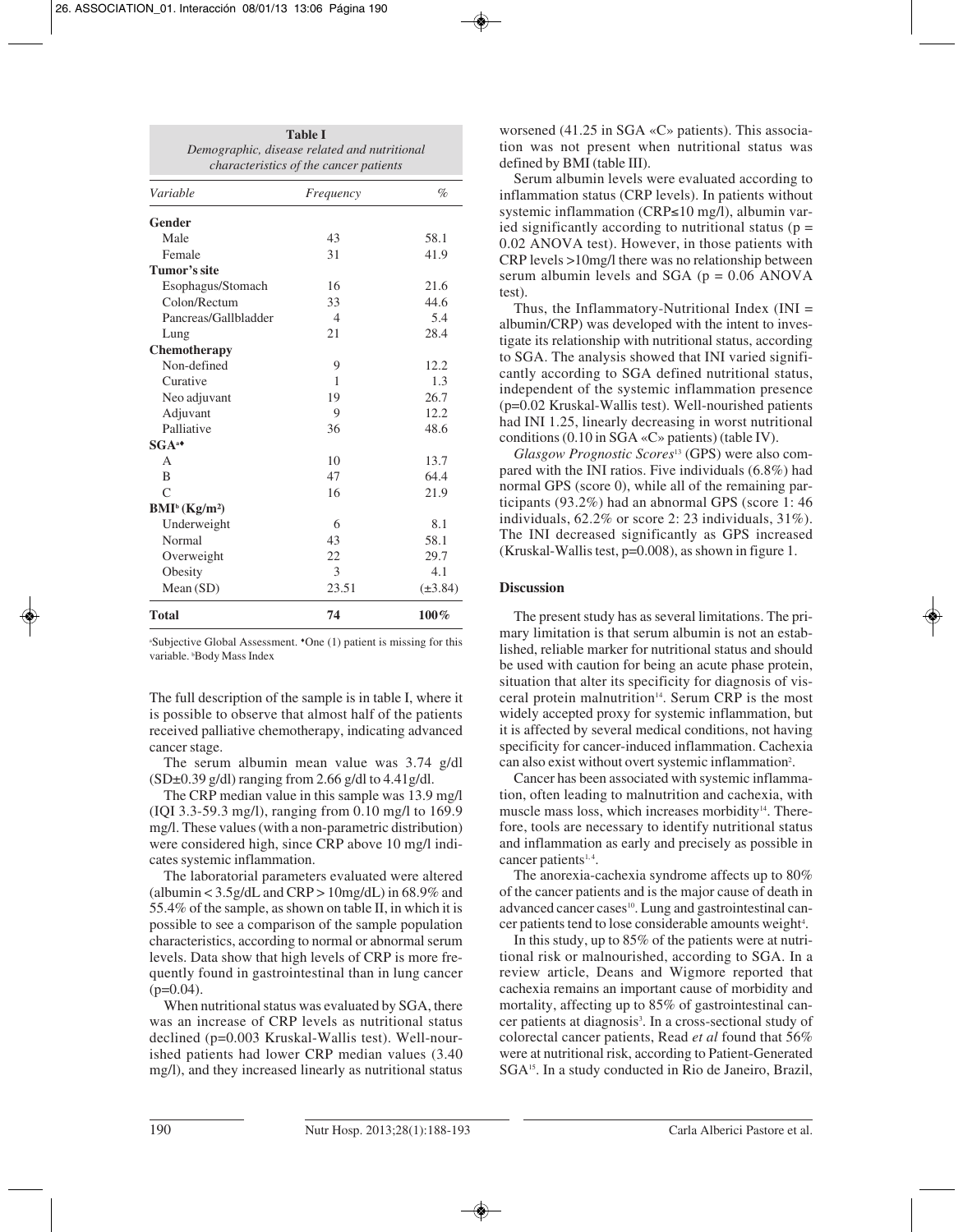|                                       |                            | Albumin                 |             | C-Reactive Protein         |                        |             |
|---------------------------------------|----------------------------|-------------------------|-------------|----------------------------|------------------------|-------------|
| Variable                              | $\geq$ 3.5 g/dL<br>$n(\%)$ | $<$ 3.5 g/dL<br>$n(\%)$ | $p^*$       | $\leq$ 10 mg/dL<br>$n(\%)$ | $>10$ mg/dL<br>$n(\%)$ | $p^*$       |
| Gender                                |                            |                         | 0,85        |                            |                        | 0.30        |
| Male                                  | 13(56.5)                   | 30(58.8)                |             | 17(51.5)                   | 26(63.4)               |             |
| Female                                | 10(43.5)                   | 21(41.2)                |             | 16(48.5)                   | 15(36.6)               |             |
| Tumor's site                          |                            |                         | 0.17        |                            |                        | $0.04**$    |
| GIa                                   | 14(60.9)                   | 39(76.5)                |             | 28(84.8)                   | 25(61.0)               |             |
| Lung                                  | 9(39.1)                    | 12(23.5)                |             | 5(15.2)                    | 16(39.0)               |             |
| <b>Tumor Stage</b>                    |                            |                         | $0.49**$    |                            |                        | $0.22**$    |
| Ι                                     | 0(0.0)                     | 1(2.0)                  |             | 1(3.0)                     | 0(0.0)                 |             |
| $\mathbf{I}$                          | 4(17.4)                    | 16(31.4)                |             | 11(33.4)                   | 9(21.9)                |             |
| $\mathop{\rm III}$                    | 12(52.2)                   | 17(33.3)                |             | 14(42.4)                   | 15(36.6)               |             |
| IV                                    | 7(30.4)                    | 15(29.4)                |             | 6(18.2)                    | 16(39.0)               |             |
| Unknown                               | 0(0.0)                     | 2(3.9)                  |             | 1(3.0)                     | 1(2.5)                 |             |
| Chemother.                            |                            |                         | $0.02**$    |                            |                        | $0.02**$    |
| Undefined                             | 6(26.1)                    | 3(5.9)                  |             | 2(6.1)                     | 7(17.1)                |             |
| Curative                              | 1(4.4)                     | 0(0.0)                  |             | 0(0.0)                     | 1(2.4)                 |             |
| Neo adjuvant                          | 3(13.0)                    | 16(31.4)                |             | 12(36.4)                   | 7(17.1)                |             |
| Adjuvant                              | 1(4.3)                     | 8(15.7)                 |             | 7(21.2)                    | 2(4.9)                 |             |
| Palliative                            | 12(52.2)                   | 24(47.0)                |             | 12(36.3)                   | 24(58.5)               |             |
| SGA <sup>b+</sup>                     |                            |                         | $0.03**$    |                            |                        | $0.16**$    |
| A                                     | 1(4.5)                     | 9(17.7)                 |             | 7(21.2)                    | 3(7.5)                 |             |
| B                                     | 12(54.6)                   | 35(68.6)                |             | 21(63.6)                   | 26(65.0)               |             |
| $\mathsf{C}$                          | 9(40.9)                    | 7(13.7)                 |             | 5(15.2)                    | 11(27.5)               |             |
| BMI <sup>c</sup> (Kg/m <sup>2</sup> ) |                            |                         | $0.74**$    |                            |                        | $0.86**$    |
| Underweight                           | 3(13.0)                    | 3(5.9)                  |             | 3(9.1)                     | 3(7.3)                 |             |
| Normal                                | 13(56.5)                   | 30(58.8)                |             | 18(54.5)                   | 25(61.0)               |             |
| Overweight                            | 6(26.1)                    | 16(31.4)                |             | 10(30.3)                   | 12(29.3)               |             |
| Obesity                               | 1(4.4)                     | 2(3.9)                  |             | 2(6.1)                     | 1(2.4)                 |             |
| Mean(SD)                              | $23.06(\pm 3.73)$          | $23.71(\pm 3.91)$       | 0.50#       | $23.23(\pm 4.4)$           | $23.74(\pm 3.31)$      | 0.57#       |
| <b>Total</b><br>$(\%)$                | 23<br>(31.1)               | 51<br>(68.9)            | 74<br>(100) | 33<br>(44.6)               | 41<br>(55.4)           | 74<br>(100) |

**Table II** *Characteristics of cancer patients according risk values of serum albumin and C-reactive protein*

\* Chi-squared Test. \*\* Fischer Exact Test. # T Test

<sup>a</sup>Gastrointestinal. <sup>b</sup>Subjective Global Assessment. <sup>c</sup>Body Mass Index ♦One (1) patient is missing for this variable

| <b>Table III</b><br>CRP (mg/l) variation according to nutritional status |                     |       |  |  |
|--------------------------------------------------------------------------|---------------------|-------|--|--|
| <i>Nutritional status</i>                                                | CRP<br>Median (IOI) | $p^*$ |  |  |
| $SGA^a$                                                                  |                     | 0.003 |  |  |
| A                                                                        | 3.40(1.90, 17.10)   |       |  |  |
| B                                                                        | 12.45 (4.20, 59.65) |       |  |  |
| $\subset$                                                                | 41.25 (7.55, 124.9) |       |  |  |
| BMIb(Kg/m <sup>2</sup> )                                                 |                     | 0.982 |  |  |
| Underweight                                                              | 10.3(7.1, 32.8)     |       |  |  |
| Normal                                                                   | 19.5(2.2, 79.7)     |       |  |  |
| Overweight                                                               | 14.9(4.6, 59.3)     |       |  |  |
| Obesity                                                                  | 6.3(2.2, 130.1)     |       |  |  |

\* Kruskal-Wallis test. \*Subjective Global Assessment. \*Body Mass Index.

| <b>Table IV</b><br>Inflammatory-Nutritional Index (INI) variation<br>according to nutritional status |               |            |  |  |
|------------------------------------------------------------------------------------------------------|---------------|------------|--|--|
| Nutritional status                                                                                   | INI<br>Median | ЮI         |  |  |
| SGA A                                                                                                | 1.25          | 0.23, 1.93 |  |  |
| SGA B                                                                                                | 0.31          | 0.06, 1.19 |  |  |
| SGA C                                                                                                | 0.10          | 0.03, 0.48 |  |  |

p = 0.02 – Kruskal-Wallis test.

Pereira Borges et al found 77,1% of malnutrition in cancer patients, according to SGA<sup>16</sup>.

In this sample, most of the patients had advanced cancer and were receiving palliative chemotherapy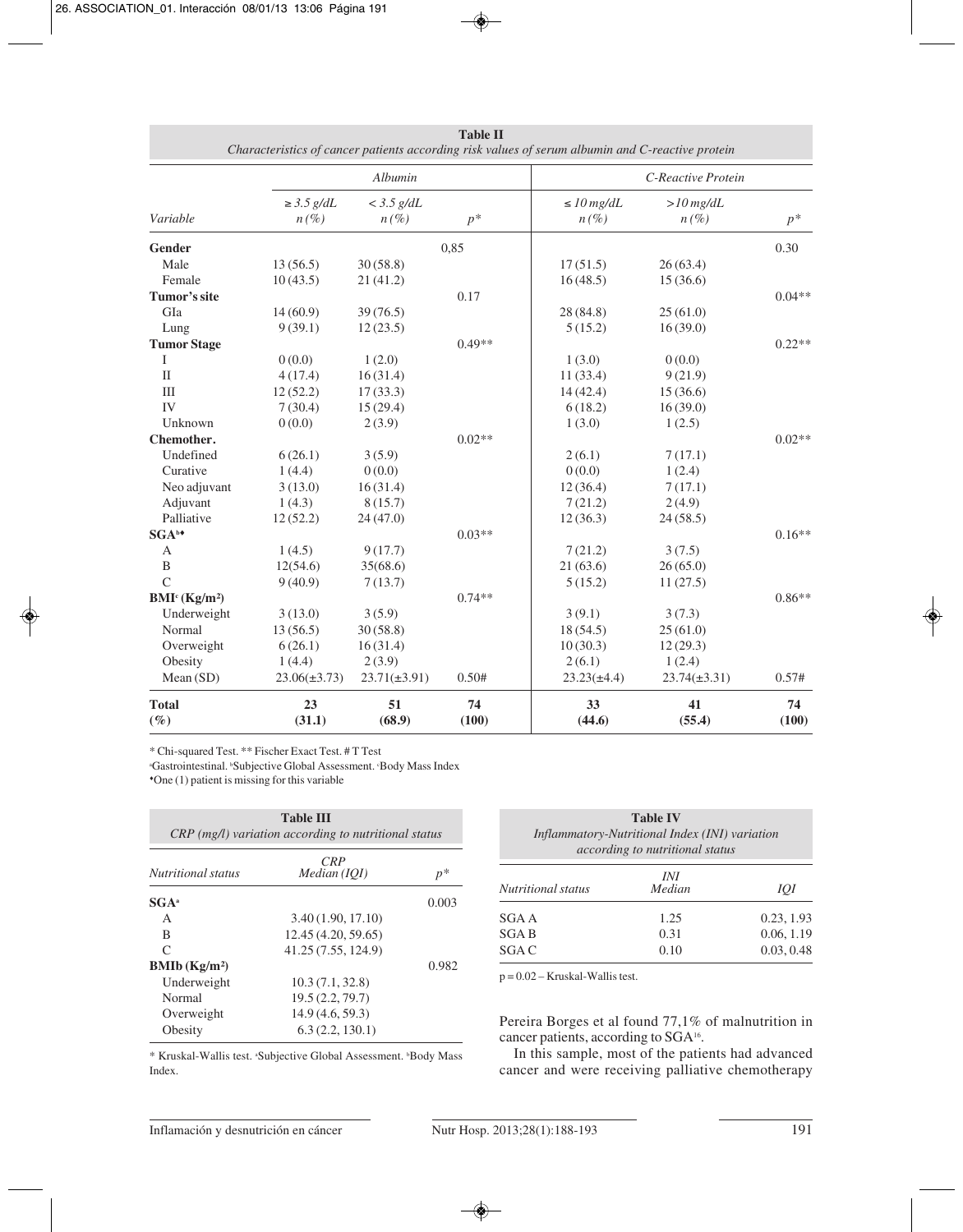

*Fig. 1.—Inflamatory Nutritional Index variation according to Glasgow Prognostic Score (GPS).*

indication. Cachexia is more prevalent in advanced disease patients and it worsens their prognosis, decreasing length and quality of life<sup>3,5</sup>. This could explain the high prevalence of nutritional risk/malnutrition in this study population.

Thirty percent of the patients had hypoalbuminemia, with the minimum value of 2.66g/dl and mean value of 3.74 g/dl. In their article, Nelson *et al*, while studying patients of a palliative medicine program, with none receiving chemotherapy, found a mean albumin of 2.4 g/dl in their sample population<sup>5</sup>. In the present study, only 50% of the patients were receiving palliative treatment. This could explain the lower albumin values in the Nelson study. In other study, conducted in Brazil 16, 45,6% of the patient had low serum albumin  $\left($ <3.5 g/dl) *versus* 68.9% in the present study, being malnutrition (according SGA) more prevalent in this study (86.3% in the present study *versus* 77.1%).

Serum albumin is a safe indicator of morbidity and mortality, but not of nutritional status. Serum albumin concentration is influenced by many non-nutritional factors, resulting in low sensitivity and specificity to changes in nutritional status $10,14$ . In chronic malnutrition, the albumin measurement becomes useless as a nutritional status marker<sup>5</sup>.

Systemic inflammation was present in up to 50% of this sample, showing CRP values notably above 10 mg/l, reaching levels as high as 169.9 mg/l, with a mean value of 38.05 mg/l. In studies with advanced cancer patients, Nelson<sup>5</sup> and Walsh<sup>10</sup> found mean CRP of 106±87 mg/l, showing exacerbated systemic inflammation in patients with cancer.

In this study, CRP values significantly varied according to nutritional status (table III). Serum albumin was associated with nutritional status only in CRP<10 mg/l patients, as there was no relation in patients with systemic inflammation.

Cancer patients have an acute phase response stereotype, observed by a CRP increase and an albumin decrease. This relationship was similar between different cancer types, according to studies conduct by McMillan<sup>4, 17</sup>.

The albumin/CRP ratio was associated with SGA nutritional status, independent of systemic inflammation status. As the ratio decreased, patient nutritional state worsened. So, these parameters (CRP and albumin), appraised routinely in cancer patients, could be used to build a nutritional indicator. According to Elahi *et al* 18, scores based on hypoalbuminemia and elevated CRP have the advantage of being based on routinely available, well-standardized measurements that are simple to use.

Several studies use scores based on serum proteins and inflammatory markers to assess nutritional status and/or prognostic, such as *Prognostic Inflammatory and Nutritional Index* (PINI)5, 10 and *Glasgow Prognostic Score*<sup>13,18</sup>, among others<sup>19</sup>. PINI, however, needs more complex testes, such as pre-albumin and alpha-1 acid glycoprotein serum levels. Thus, the Inflammatory-Nutritional Index (INI) could be a simpler complement to nutritional evaluation, if more studies confirm its usefulness.

In this study, the GPS, an inflammation-based prognostic score calculated using standard thresholds of C reactive protein (CRP) and albumin that has prognostic value in patients with advanced cancer, was also used. Despite the similarities between this study population and that of Brown et al.<sup>13</sup> (gastrointestinal and lung cancer patients), 93% of this sample had an abnormal GPS, compared 78% in their study. The INI was significantly associated with GPS. New studies, particularly longitudinal studies, are necessary to evaluate prognostic capacity of the INI.

The SGA11,12, used as a nutritional status indicator in the present study, which relies on clinical history and physical examinations, appears to be a safe way to assess nutritional state in advanced cancer<sup>10,20</sup>.

SGA is a subjective method, depending on the observer's ability and training level, which can lead to inter-observer agreement. The albumin/CRP ratio, named as INI, could be used as an auxiliary method to identify patients who are at nutritional risk, and to establish therapeutic targets based on nutritional decline.

More studies, with larger sample size, are necessary to evaluate the usefulness and reliability of this method as an indicator of nutritional status, and to determine logical end-points for nutritional risk categories. Also longitudinal studies are necessary to verify if INI has prognostic capabilities for cancer patients.

# **Acknowledgements**

This study was conducted at the Teaching Hospital of the Federal University of Pelotas, RS, Brazil.

We would like thank the Brazilian *National Counsel of Technological and Scientific Development* (CNPq) for the fund directed to the development of this study. This entity had no involvement in study design, data collection, analysis or interpretation of data, writing the manuscript or in the decision to submit the manuscript for publication.